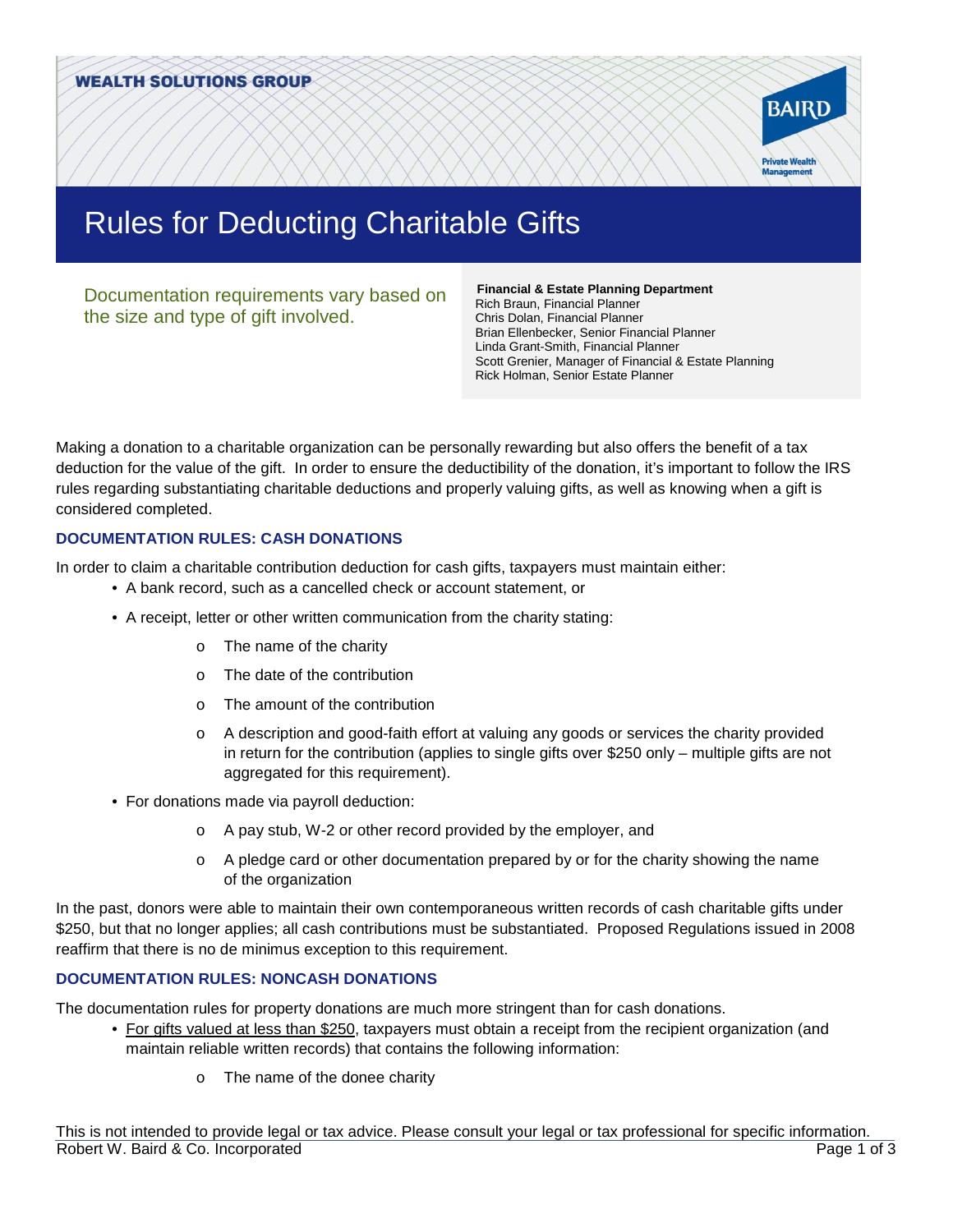- o The date and location of the contribution
- o A reasonably detailed description of the property that was donated (but not necessarily the value)

You are not required to have a receipt where it is impractical to receive one, such as leaving items at an unattended drop box. You must also maintain written records for each donated item that includes:

- o The name and address of the donee charity
- o The date and location of the donation
- o A description of the property with a reasonable level of detail
- $\circ$  The market value of the property and how you determined that value, and how much you are claiming as a deduction
- o The cost basis of the property
- o Any terms or conditions attached to the property
- For gifts worth at least \$250 but not more than \$500, you must receive the same documentation from the charity and maintain the same personal records as are required for gifts less than \$250. The charity's acknowledgement must also contain a description of what was given and good-faith effort at valuing any goods or services the charity provided in return for the contribution.
- For gifts valued at more than \$500 but less than \$5,000, you must obtain the same written acknowledgement as is required for gifts valued between \$250 and \$500. In addition, your personal records must include the following:
	- o How and when you acquired the property
	- o The cost basis of the property (doesn't apply to publicly traded securities)
- For gifts valued at over \$5,000, you will need all the documentation required for other property gifts. In general, you must also obtain a written appraisal of the item from a qualified appraiser. More information on the appraisal requirements can be found in IRS Publication 561, Determining the Value of Donated Property, which is available at [www.irs.gov.](http://www.irs.gov/)

### **ADDITIONAL CONSIDERATIONS FOR ALL PROPERTY DONATIONS:**

All acknowledgements from charities must be in writing, such as a letter, fax or e-mail. You must have this receipt for your donation by the earlier of the due date for filing your tax return (including any extensions you have received) or by the date you actually file your return. If you do not receive a timely receipt, your deduction could be denied.

A letter from a third party that helps facilitate the gift is not likely to meet the IRS requirements, unless that third party is acting as an agent for the recipient. For example, a letter from a brokerage firm indicating shares of stock have been transferred to a charity is not sufficient documentation, unless that brokerage firm also acts as an agent for the charity.

### **REPORTING REQUIREMENTS**

If your total deduction for all noncash contributions for the year is over \$500, you must complete Section A of Form 8283, and attach it to your Form 1040. If you make any single gift that is valued at more than \$5,000 (other than publicly traded securities), you must complete Section B of Form 8283, rather than Section A. Part III of Section B is the Declaration of Appraiser, which the appraiser must complete. Part IV of that section is the Donee Acknowledgment, and this must be signed by an authorized representative of the charity.

### **WHEN IS A DONATION CONSIDERED COMPLETE?**

The IRS considers a gift to be completed the date the recipient "receives" the gift. If the gift is a check that is being mailed, the gift is complete on the date it is mailed. Charges to credit cards are considered complete at the time of the charge, even though the credit card bill may not be paid until later.

If the donation is of real property, such as a car or land, the gift is considered complete when legal title to the

This is not intended to provide legal or tax advice. Please consult your legal or tax professional for specific information. Robert W. Baird & Co. Incorporated **Page 2 of 3**